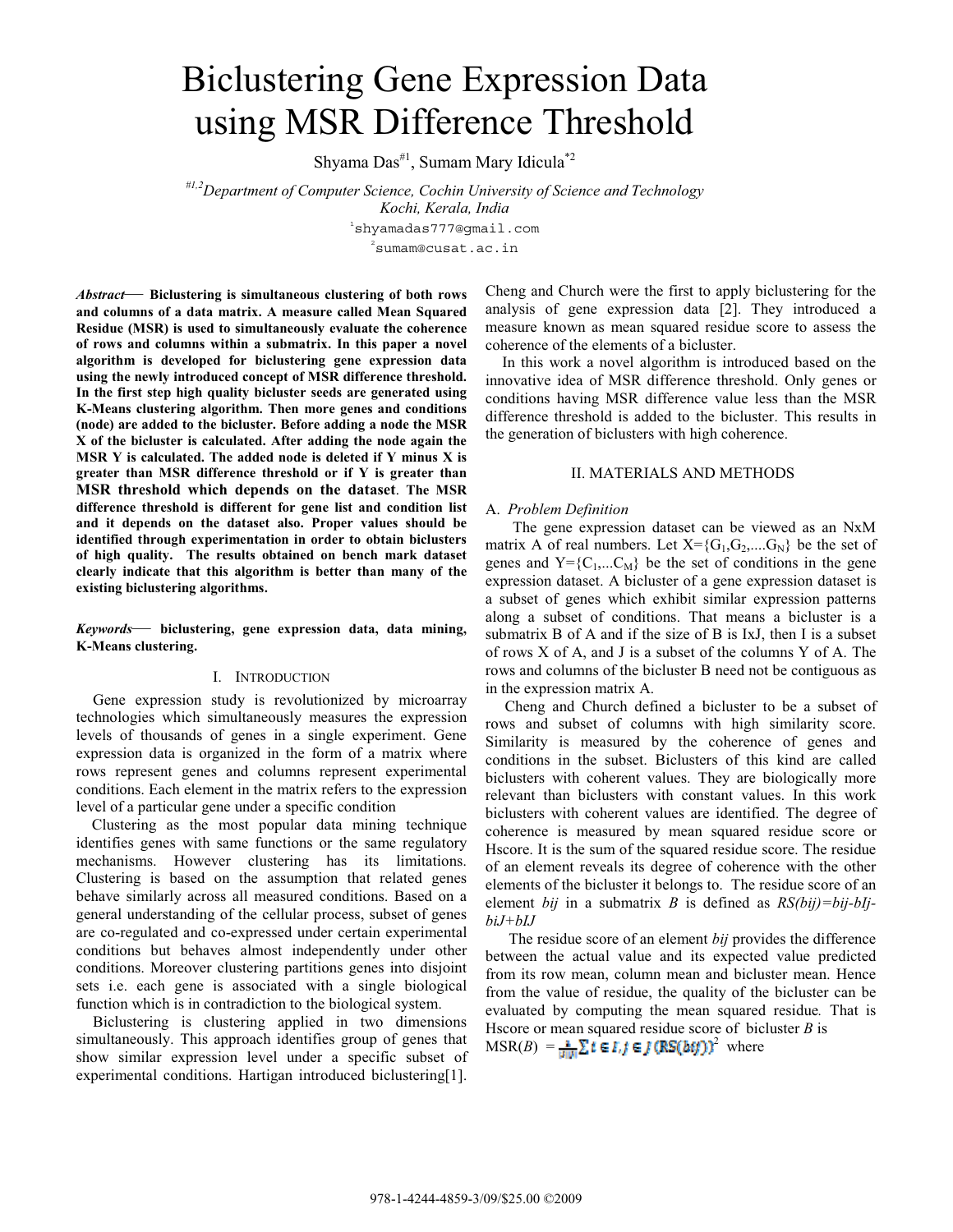$$
bif = \frac{1}{|f|} \sum_{f \in f} (bif)
$$

$$
bIf = \frac{1}{|f|} \sum_{t \in I} (bif)
$$

$$
bIf = \frac{1}{|f||f|} \sum_{t \in I/f} (bif)
$$

 Here *I* denotes the row set, *J* denotes the column set, *bij* denotes the element in a submatrix, *biJ* denotes the ith row mean, *bIj* denotes the *j*th column mean, and *bIJ* denotes the mean of the whole bicluster.

A bicluster *B* is called a  $\delta$  bicluster if MSR (*B*)<  $\delta$  for some  $\delta$  >0. If the MSR value is high it means that the data is uncorrelated. If the MSR value is low then there is correlation in the matrix. The value of  $\delta(MSR$  threshold) depends on the dataset and it should be calculated in advance. For Yeast dataset the value of  $\delta$  is 300. The volume of a bicluster or bicluster size is the product of number of rows and the number of columns in the bicluster. Larger the volume and smaller the MSR or Hscore of the bicluster better is the quality of the bicluster. In this algorithm the identified biclusters neither need to be disjoint nor be covering the entire matrix.

#### B. *Encoding of Bicluster*

Bicluster is represented by a binary string of fixed size n+m where *n* and *m* are the number of genes and conditions of the microarray dataset, respectively. The first n bits an associated to n genes and the following m bits to conditions. If a bit is set to 1, it means that the corresponding gene or condition belongs to the bicluster; otherwise it does not. This encoding presents the advantage of having fixed siz [4].

## *C. Seed Finding*

The gene expression dataset is divided into n gene clusters and m sample clusters using the K-Means algorithm. For getting a maximum of 10 genes per gene cluster, it is furtherdivided according to the cosine angle distance from the cluster centre. In the same manner each sample cluster further divided into sets of 5 samples according to cosine angle distance from the cluster centre. The number of gene clusters, having a maximum of 10 close genes is p and the number of sample clusters having maximum 5 conditions is The initial gene expression data matrix is thus partitioned int p<sup>\*</sup>q submatrices and bicluster seeds having Hscore value below a certain limit is selected as seeds.

#### *D. Biclustering using MSR difference Threshold.*

Each seed obtained from K-Means clustering algorithm enlarged separately by adding more conditions and genes from the condition list and gene list respectively. Condition list an gene list is formed by the set of genes and conditions no included in the bicluster. MSR difference of a gene or condition is the incremental increase in MSR after adding the same to the bicluster. In this method a gene or condition (node) is added to the bicluster. If the incremental increase in MSR after adding the node is greater than MSR difference threshold or if the MSR of the resulting bicluster is greater than  $\delta$ , the added node is removed from the bicluster. MSR difference threshold is different for genelists as well as condition list. And it varies depending on the dataset. The identification of suitable value needs experimentation. It is observed that if MSR difference threshold for condition list is set to 30 it is possible to get biclusters with all 17 conditions for the Yeast dataset. For gene list the MSR difference threshold is set to 10. By properly adjusting the MSR difference threshold biclusters of high quality can be obtained.

 In the case of novel greedy search algorithm [6], the added node is removed only when the MSR of the bicluster exceeds  $\delta$  i.e. MSR threshold. In this algorithm there is one more constraint called MSR difference threshold. Hence this method can produce better biclusters compared with novel greedy search algorithm.

| ıe                        |                                                                                            |  |  |  |  |  |
|---------------------------|--------------------------------------------------------------------------------------------|--|--|--|--|--|
| ıe<br>er                  | biclusteringMSRdiffernce(seed,<br>δ.<br>Algorithm<br>msrdiffgenethresh, msrdiffcondthresh) |  |  |  |  |  |
|                           | $b$ icluster := seed                                                                       |  |  |  |  |  |
| ze                        | previous=MSR(seed)                                                                         |  |  |  |  |  |
|                           | $i := 1;$                                                                                  |  |  |  |  |  |
| эf                        | While $(j \le$ total no conditions)                                                        |  |  |  |  |  |
| re<br>m<br>ıg<br>ЭS<br>ze | If condition[j] is not included in bicluster                                               |  |  |  |  |  |
|                           | Changed=1;                                                                                 |  |  |  |  |  |
|                           | Add all elements of condition[j] corresponding to genes<br>already included to bicluster   |  |  |  |  |  |
|                           | present= MSR(bicluster)                                                                    |  |  |  |  |  |
|                           | if (present> $\delta$ ) or (present-previous)>msrdiffcondthresh                            |  |  |  |  |  |
| rs<br>эr                  | remove elements of condition[j] from bicluster                                             |  |  |  |  |  |
| er                        | $changed=0;$                                                                               |  |  |  |  |  |
| ıe<br>1S                  | endif                                                                                      |  |  |  |  |  |
| ıe                        | if changed==1                                                                              |  |  |  |  |  |
| ıe                        | previous=present                                                                           |  |  |  |  |  |
| ıe<br>q.                  | endif                                                                                      |  |  |  |  |  |
| to                        | endif                                                                                      |  |  |  |  |  |
| ıe                        | $i := i+1$                                                                                 |  |  |  |  |  |
|                           | end(while)                                                                                 |  |  |  |  |  |
|                           | $i := 1;$                                                                                  |  |  |  |  |  |
| 1S<br>m                   | prev=MSR(bicluster)                                                                        |  |  |  |  |  |
|                           | While $(i \leq total \_no \_ genes)$                                                       |  |  |  |  |  |
| ıd<br>ot                  | If gene[i] is not included in bicluster                                                    |  |  |  |  |  |
| эr                        | Changed=1;                                                                                 |  |  |  |  |  |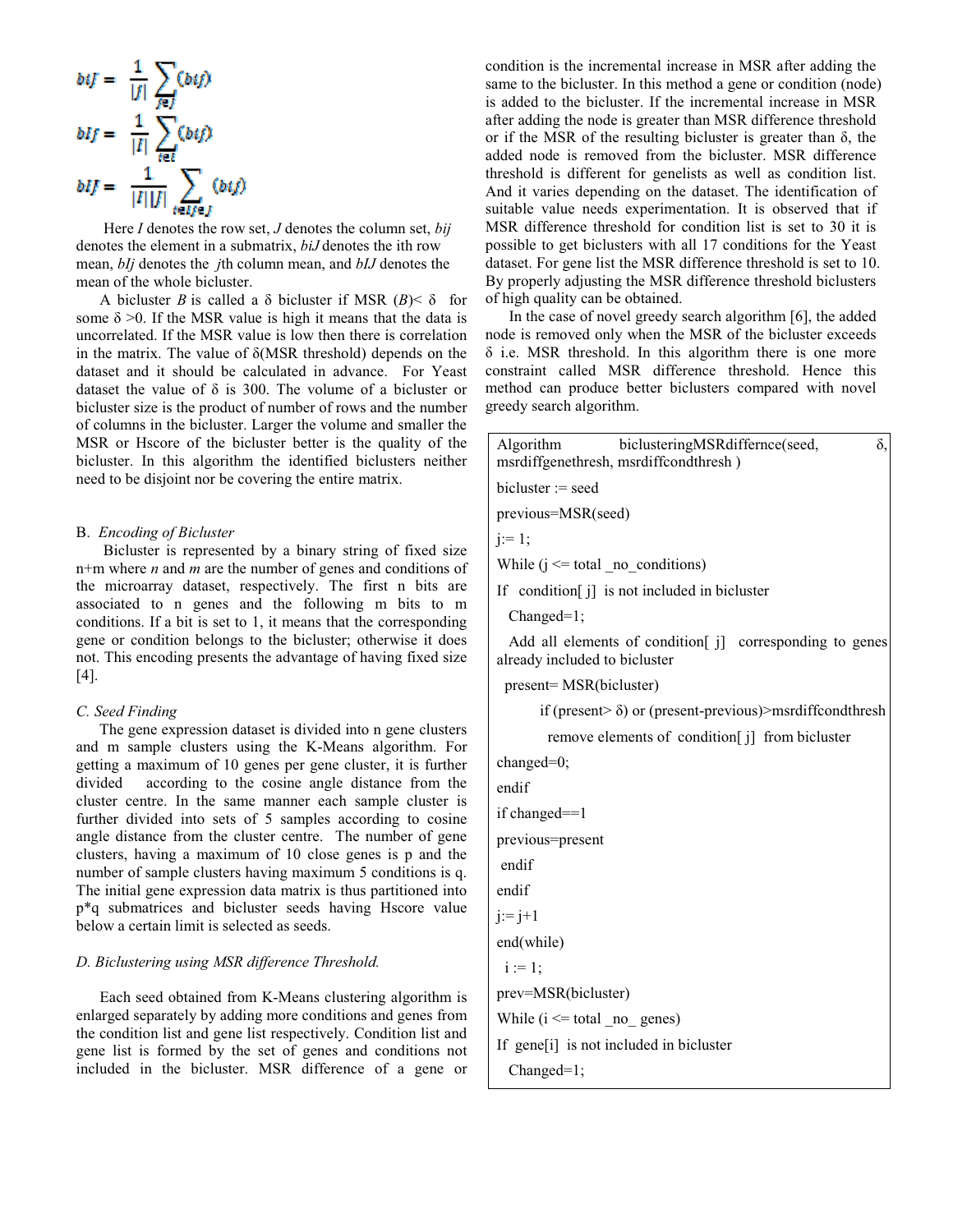

### III. EXPERIMENTAL RESULTS

## *A. Dataset used*

Experiments are conducted on the Yeast Saccharomyces Cerevisiae cell cycle expression dataset to evaluate the quality of the proposed method. The dataset is based on Tavazoie et al [7]. Dataset consists of 2884 genes and 17 conditions. The values in the expression dataset are integers in the range 0 to 600.Missing values are represented by -1. The dataset is obtained from http://arep.med.harvard.edu/biclustering

# B. *Bicluster Plots*

Figure 1 shows eight biclusters obtained by this algorithm on Yeast dataset. Expression values of the genes in the biclusters show similar up regulation and down regulation under a set of experimental conditions.





Fig.1.Eight biclusters found for the Yeast dataset. Bicluster labels are (a), (b),  $(c)$ ,  $(d)$ ,  $(e)$ ,  $(f)$ ,  $(g)$  and  $(h)$  respectively. In the bicluster plots X axis contains conditions and Y axis contains expression values. The details about biclusters can be obtained from Table I using bicluster label. All the means squared residues are lower than 200.Only biclusters with different shapes are selected.

TABLE I INFORMATION ABOUT BICLUSTERS OF FIG. 1.

| Label             | Rows | Columns | volume | <b>MSR</b> |
|-------------------|------|---------|--------|------------|
| (a)               | 65   | 17      | 1105   | 198.8756   |
| (b)               | 86   | 17      | 1462   | 198.3953   |
| $\left( c\right)$ | 74   | 17      | 1258   | 199.6859   |
| (d)               | 77   | 16      | 1232   | 199.5544   |
| (e)               | 16   | 17      | 272    | 199.3662   |
| f)                | 81   | 17      | 1377   | 199.9548   |
| (g)               | 140  | 16      | 2240   | 199.6735   |
| (h)               | 55   | 17      | 935    | 199.4912   |

In the above table the first column contains the label of each bicluster. The second and third columns report the number of rows (genes) and of columns (conditions) of the bicluster respectively. The fourth column reports the volume of the bicluster and the last column contains the mean squared residue of the bicluster. For yeast dataset all conditions are obtained when the MSR difference threshold for conditionlists is set to 30. For genelist MSR difference threshold is set to 10.